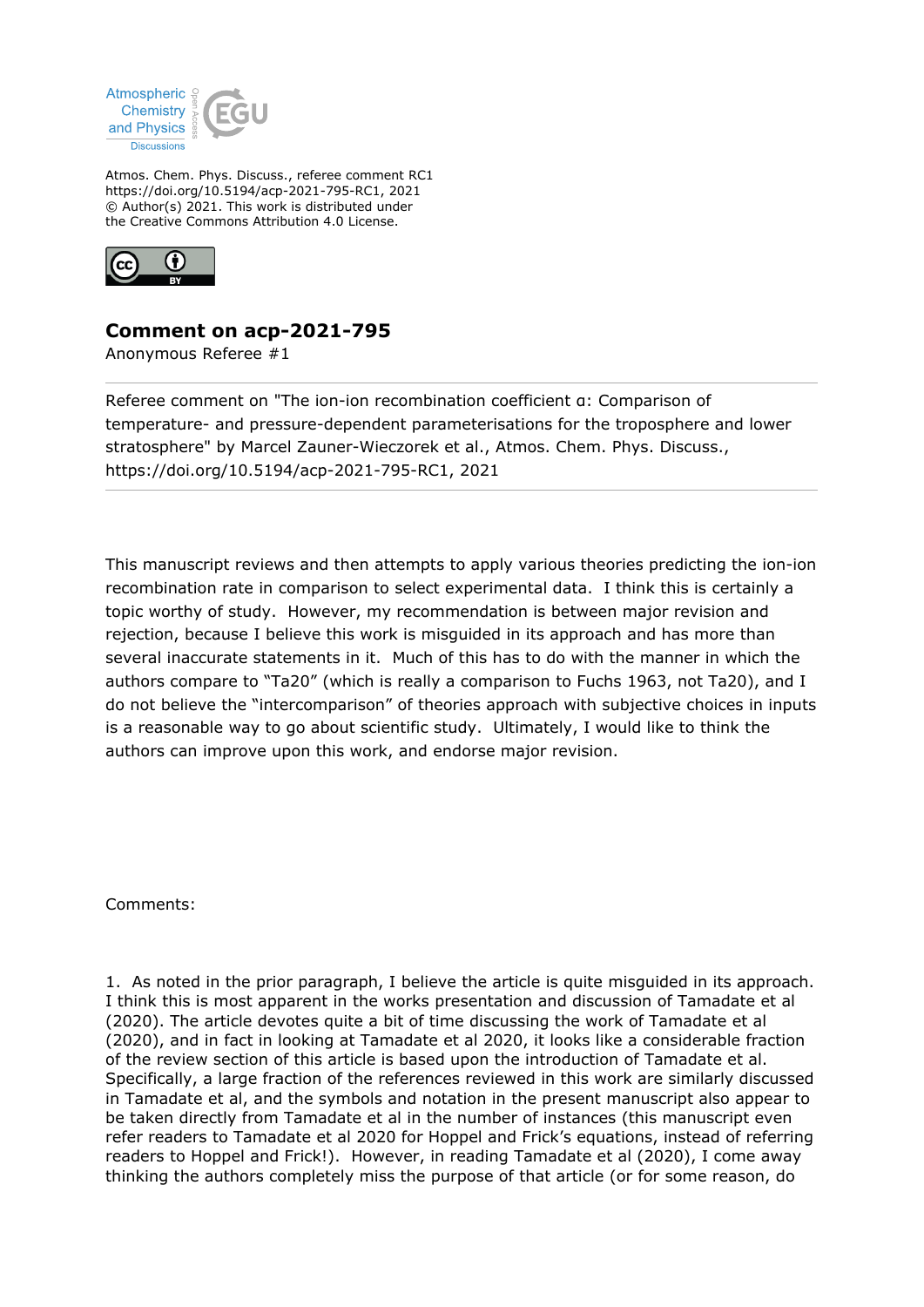not want others to consider developing and expanding the Tamadate et al 2020 approach). Tamadate et al (2020), and the same researchers subsequent study (doi: 10.1039/D0CP03989F) focus explicitly on leveraging Molecular Dynamics simulations to determine the collision probability needed for implement in Filippov's generalized version of the limiting sphere theory. When the authors attempt to compare their prior measurements to Tamadate et al (2020), they state:

"We calculated Ta20 based on the derivations after Fuchs (1963) (Eq. (34) to (36)) and after Filippov (1993) (Eq. (37) to (39)), using Eq. (40) to (42) likewise. However, both derivations yielded the same results within our limits of uncertainty, therefore, for a better overview, for Ta20 we only show the results based on Fuchs."

Using the relationship of Fuchs 1963 with the limiting sphere of Wright is nothing more than Fuchs original theory, and not a test of what Tamadate et al did (equations 34-36 are Fuchs's exact theory, Tamadate et al just reiterates them). To be clear, Tamadate et al did not derive new equations, they implement Filippov's equations with Molecular Dynamics simulations, and without using results from MD simulations specific to the ions, gas composition, temperature, and pressure of interest, comparison is not being made appropriate to their work. The simulations in Tamadate et al (2020) agree with Fuchs when they neglect gas molecule-ion interactions (validating their approach), but this is not intended to be an accurate calculation of the recombination rate. Their simulations lead to much higher recombination rates than those of Fuchs and would lead to different values than the predictions here. I suggest correcting this comparison to note it is a comparison to Fuchs's theory, not to Tamadate et al's hybrid continuum-MD simulation approach. Disagreement between measurement and Fuchs's approach when applied to the ion-ion recombination has been known for decades.

In addition to the incorrect comparison, the statements about Tamadate et al are also largely inaccurate:

" Thus, they restricted the MD simulation to the limiting sphere while using the continuum (diffusion) equations outside the limiting sphere…." They actually use a cubic simulation domain of gas molecules that follows both ions. Simulations do not necessarily use Fuchs's definition of the limiting sphere, but they adjust the sphere radius used as the boundary between continuum and MD to ensure that this radius is large enough not to influence results.

"The MD simulations were run for different conditions: with and without the influence of electrostatic forces," Tamadate et al (2020) do not run simulations excluding electrostatic forces (which are extremely important in this problem). They do appear to include and exclude the initial electrostatic velocity for the incoming ions in the limiting sphere theory, but this is very different from including or excluding forces.

"In order to derive the recombination coefficient, they used two different approaches: the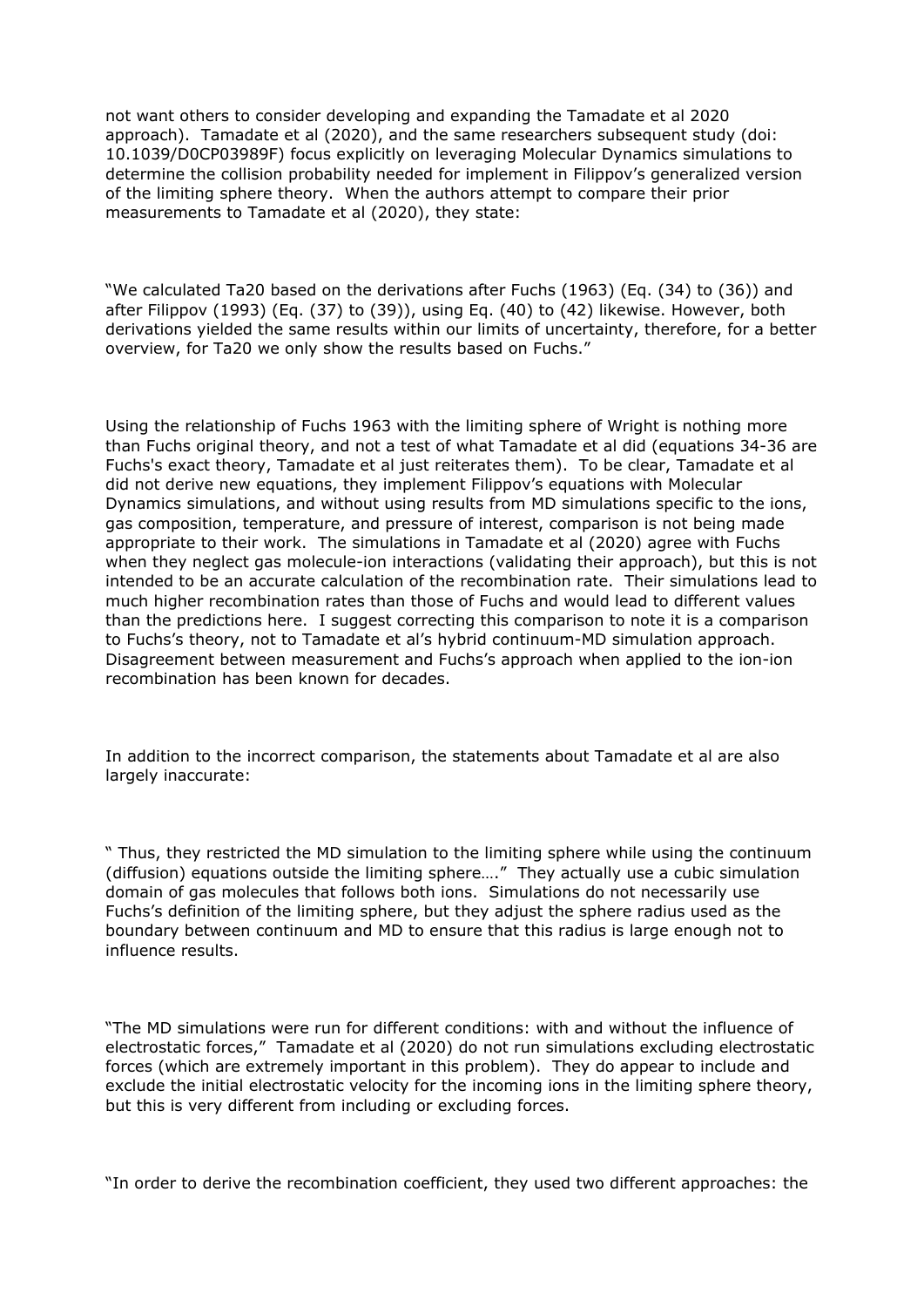theory by Fuchs (1963) and the one by Filippov (1993)." Filippov's 1993 approach is a more general version of Fuchs 1963 (and earlier) derivation. They are not different approaches. Tamadate et al (2020) very clearly uses Filippov's equations and states this unambiguously. Tamadate et al do retrace the steps of Fuchs and Filippov, but I believe they appropriately credit where these steps come from.

"In Fig. 5 (e), the limiting sphere theories Na59, HF86, and Ta20 are shown. Whilst Na59 and HF86 agree fairly well with each other, Ta20 yields α values which are one order of magnitude too low (2.7  $\cdot$  10<sup>-6</sup> cm<sup>3</sup> s <sup>-1</sup> at ground level) and is, therefore, not recommended." To reiterate, the plots displayed are not an accurate test of Ta20, as the probability of Fuchs was used. This statement is hence very inconsistent with the earlier statement in this manuscript, "While the approach of Tamadate et al. (2020) is very promising, they correctly emphasise the need for hybrid continuum-MD simulations with N2 and O2, instead of He, in order to achieve results comparable to atmospheric conditions." The authors here have not made the appropriate comparison.

I also believe the authors are mistaken in the computational power and expertise required to perform such MD calculations. Certainly MD approaches need to be developed further to make use easier. However, it is not unfeasible to use MD calculations to compute and tabulate the ion-ion recombination rate under a variety of conditions. I do not agree with the statement " Simulation experiments at temperatures and pressures representative of the different layers of the lower atmosphere could provide a better insight into the variation of the ion-ion recombination coefficient α in the atmosphere. Eventually, parameterisations are needed for everyday us because MD simulations require advanced computing power and experience." The MD simulation approach the authors are discussing is only  $\sim$ 1 year old, and notion that this cannot become a common approach to compare to data, or even to predict the recombination rate in the future seems shortsighted and overly dismissive.

2. Second, the comparison to Hoppel & Frick (1986) is odd. Hoppel & Frick specifically developed a theory to describe the ionisation of particles, and use the ion-ion recombination coefficient as an input to bracket results (their concern was ensuring that the rate of small particle-ion recombination agreed with the ion-ion recombination rate and noticed that in Fuchs's theory this would not be the case, so they worked rather hard to develop an approach taking the essence of Fuchs's theory but which would converge to the ion-ion recombination rate). Stated differently, they use the ion-ion recombination rate as an input to their theory, not an output. To quote Hoppel & Frick: "The value of the recombination coefficient for atmospheric ions is here taken to be that given by Nolan (1943) as 1.4 x 10<sup>-6</sup> cm<sup>3</sup> s<sup>-1</sup>. For any value of ionic mass, a corresponding value of the ionion trapping distance d can be determined." If the authors choose to compare to Hoppel and Frick, then I believe they should make clear for each comparison what the reference recombination rate being used is and what the temperature and pressure is for it- did they use the same as Hoppel and Frick of 4 x 10^-6 cm^3 s^-1 at atmospheric pressure and room temperature?